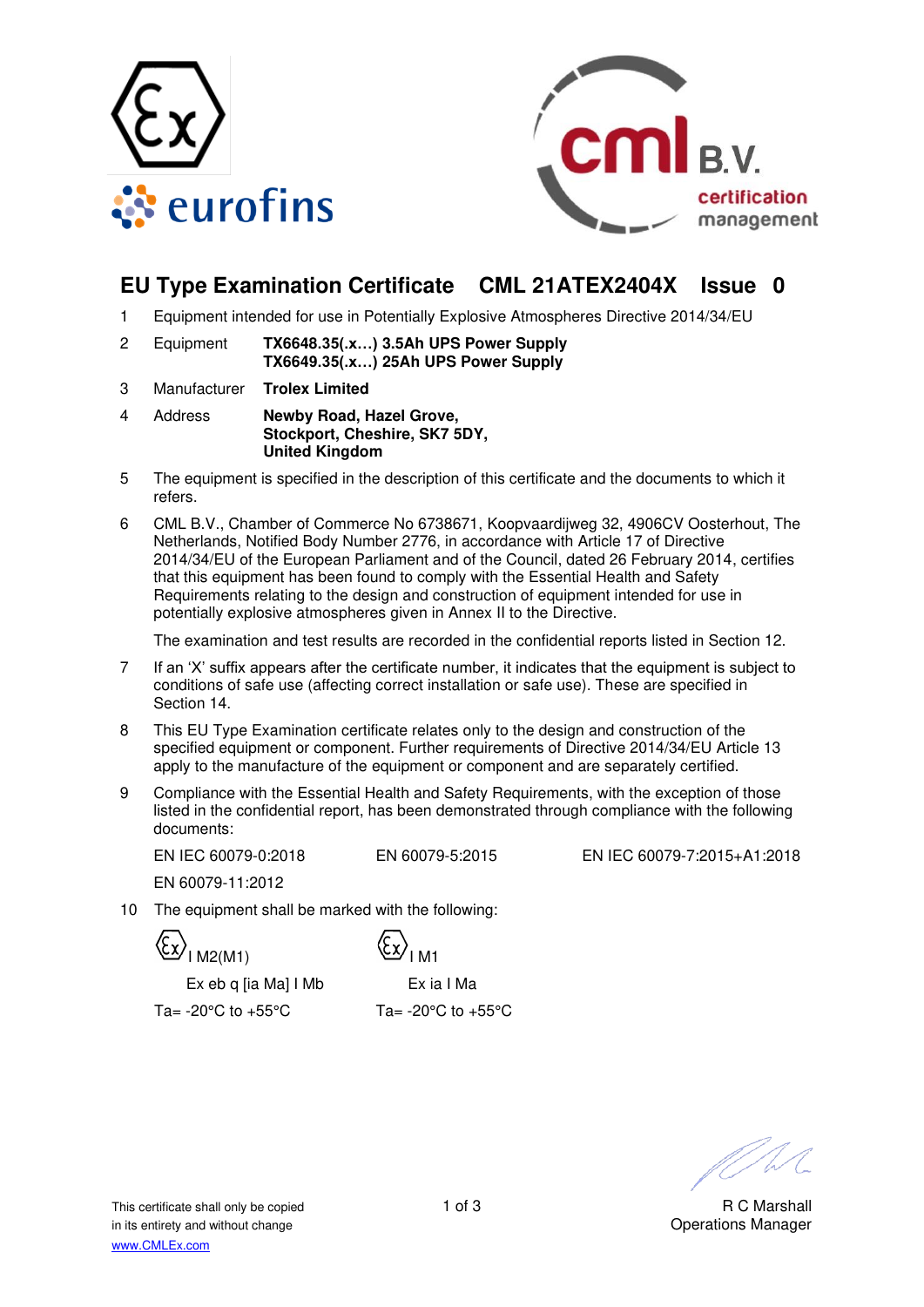



### **11 Description**

The TX6648.35(.x…) and TX6649.35(.x…) Un-Interruptible Power Supply (UPS) incorporates a modified TX6641 Intrinsically safe power supply chassis housed inside a metal enclosure which is powder filled and sealed. It also incorporates a separate battery compartment, attached to the main enclosure which is not powder filled. A battery timer switch circuit board is located in the powder filled part of the enclosure. The battery timer switch circuit detects if the battery is being used to supply power and can switch off the power after a pre-determined length of time.

Only the 0.5A and 1.0A versions of the TX6641 Chassis are used for the UPS. The TX6648 uses two 3.5 Ah batteries and the TX6649 uses two 25 Ah batteries. These provide power to equipment located in the hazardous area if the mains power supply fails or is turned off for safety reasons.

When mains powered, this equipment is deemed to be Category M2(M1) EPL Mb (Ma) equipment. When battery powered, this equipment is deemed to be Category M1 EPL Ma Equipment

The Electrical output parameters are as follows:

| Current output options                  | $\overline{\phantom{a}}$ | $0.5A$ or 1.0 A                                             |
|-----------------------------------------|--------------------------|-------------------------------------------------------------|
| Voltage output options                  | $\overline{\phantom{a}}$ | 7.5 V or 12 V                                               |
| Input Supply options Um                 | $\sim$                   | 230 rms, 110 Vrms, 55 Vrms, 42 Vrms <sup>1</sup> or 24 Vrms |
| Note 1: Only available for TX6648 model |                          |                                                             |

| <b>7.5 PSU</b><br>$($ Uo = 8.5 V o/p<br>crowbar)     | <b>Short Circuit</b><br>current, lo in A | Max output<br>Power, Po in W | Lo/Ro Ratio in<br>μH/Ω | Capacitance,<br>Co in $\mu$ F |
|------------------------------------------------------|------------------------------------------|------------------------------|------------------------|-------------------------------|
| 0.5A                                                 | 0.873                                    | 5.28                         | 72.69                  | 646                           |
| 1.0A                                                 | 1.76                                     | 10.63                        | 36.17                  | 560                           |
| <b>12.0 V PSU</b><br>$($ Uo = 13.0 V o/p<br>crowbar) | <b>Short Circuit</b><br>current, lo in A | Max output<br>Power, Po in W | Lo/Ro Ratio in<br>μH/Ω | Capacitance,<br>Co in $\mu$ F |

0.5 A 0.873 6.33 72.6 32.0 1.0 A 1.76 | 12.73 | 36.17 | 30.29

I.S. Output Terminals +V and 0 V

Output terminal C1 (V\_sig) and C2 (0V)

| Ui | $=$ | 16.5 V  | Co    | $=$ | $10\mu F$ |
|----|-----|---------|-------|-----|-----------|
| Uo | $=$ | 13.65 V | Lo    | $=$ | 700 mH    |
| lo | $=$ | 25 mA   | Lo/Ro | $=$ | 5470 µH   |
| Po | $=$ | 85.2 mW |       |     |           |
| Ci | $=$ | 12 nF   |       |     |           |
| Li | $=$ | 0       |       |     |           |

 $Lo/Ro$  = 5470  $\mu$ H/ohm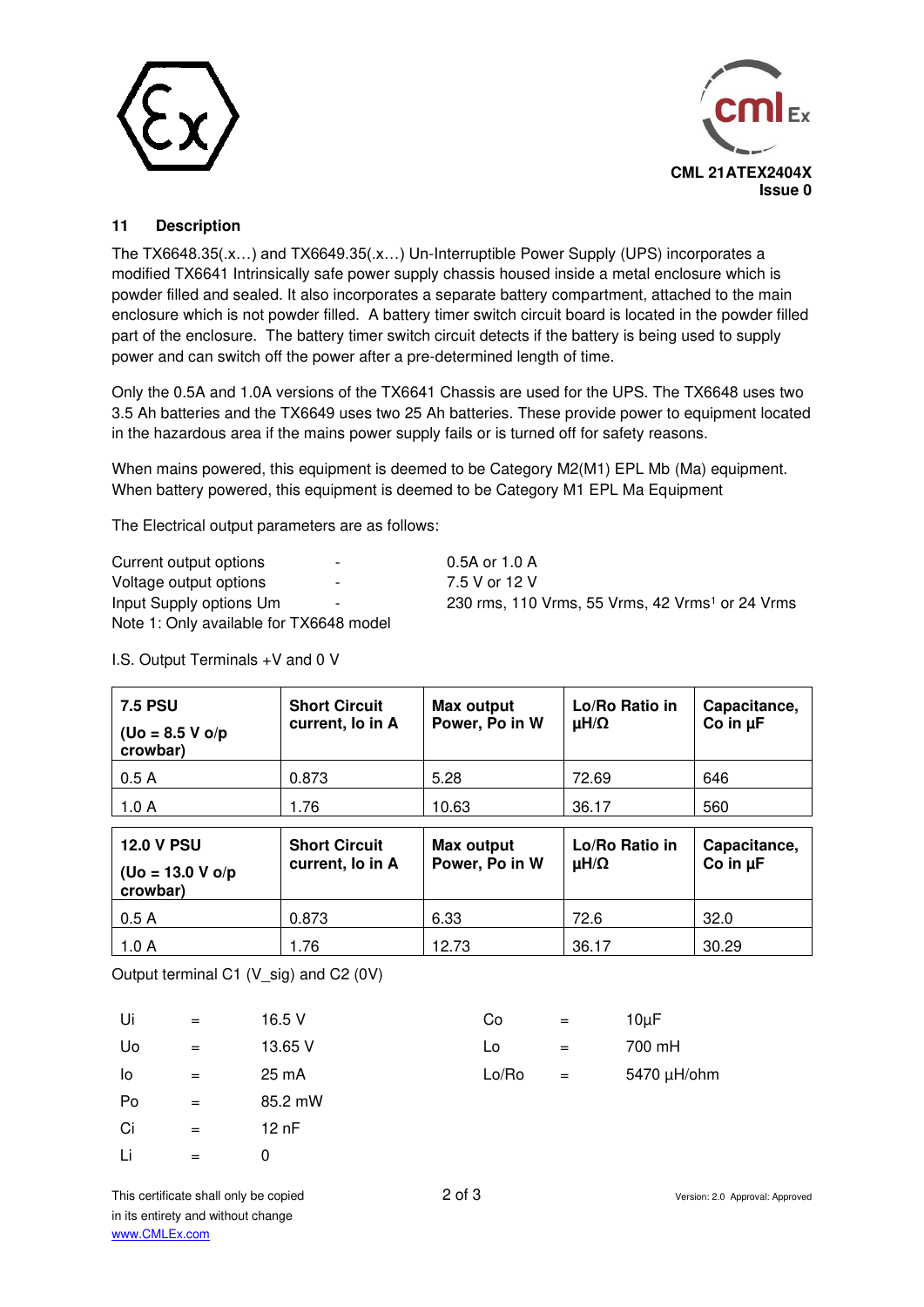



## Output Terminals C3 (I\_sig) and C2 (0V)

| Ui | $=$ | 16.5 V               | Ci    | $=$ | 12 nF            |
|----|-----|----------------------|-------|-----|------------------|
| Pi | $=$ | 0.3W                 | Li    | $=$ | O                |
| Uo | $=$ | 13.65 V              | Co    | $=$ | $10 \mu F$       |
| lo | $=$ | 213.6 mA, Transient  | Lo    | $=$ | $9.4 \text{ mH}$ |
| lo | $=$ | 105.4 mA, continuous | Lo/Ro | $=$ | $312 \mu H/b$ hm |
| Po | $=$ | 1.25 W               |       |     |                  |

Relay contact terminals P1 (common), P2 (normally closed) and P3 (normally open)

| Ui | $=$ | 90 V  |
|----|-----|-------|
| Ιi | $=$ | 0.25A |
| Pi | =   | 3.0 W |
|    |     |       |

### **Switch terminals T1 and T2**

Connect to a volt free switch:

| Ui | = | 0 V |
|----|---|-----|
| Ιi | = | 0 A |
| Pi | = | 0 W |

### **12 Certificate history and evaluation reports**

| Issue | <b>Date</b>  | <b>Associated report</b> | <b>Notes</b>                      |
|-------|--------------|--------------------------|-----------------------------------|
|       | 06 July 2021 | R14110A/00               | <b>Issue of Prime Certificate</b> |

Note: Drawings that describe the equipment or component are listed in the Annex.

#### **13 Conditions of Manufacture**

The following conditions are required of the manufacturing process for compliance with the certification.

- i. The Mains transformer shall be subjected to routine tests and be able to withstand a test voltage of at least 2500 Vrms applied between primary and secondary windings and at least 1000 Vrms applied between all windings and the core or screen.
- ii. The routine Electric strength test of the filling material shall be carried out prior to the filling process.

#### **14 Specific Conditions of Use (Special Conditions)**

The following conditions relate to safe installation and/or use of the equipment.

- i. All cable entries shall be made using suitably certified Ex e cable glands.
- ii. The use of conduit is not permitted.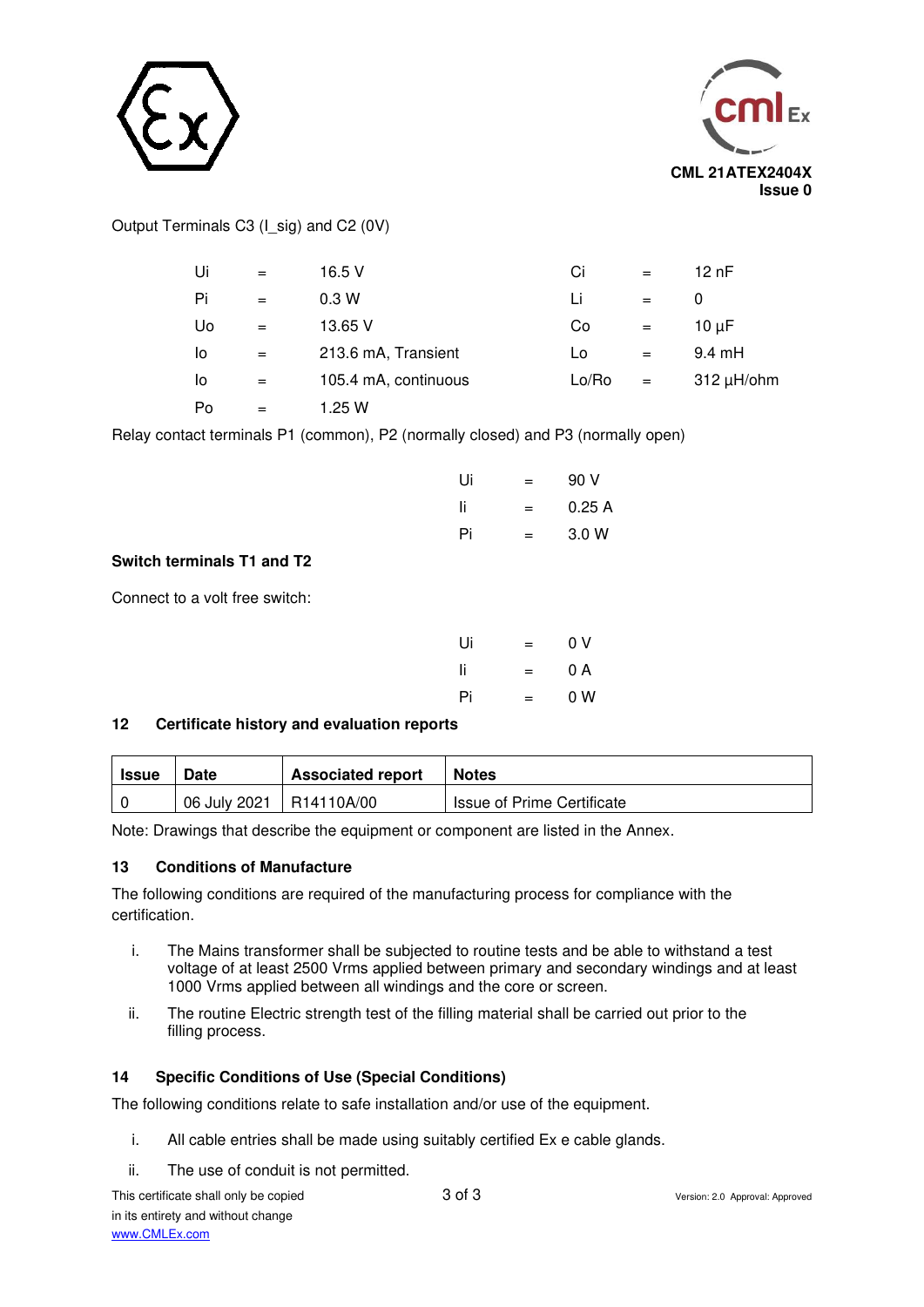# **Certificate Annex**

| <b>Certificate Number</b> | <b>CML 21ATEX2404X</b>                                                      |
|---------------------------|-----------------------------------------------------------------------------|
| <b>Equipment</b>          | TX6648.35(.x) 3.5Ah UPS Power Supply<br>TX6649.35(.x) 25Ah UPS Power Supply |
| <b>Manufacturer</b>       | <b>Trolex Limited</b>                                                       |

The following documents describe the equipment or component defined in this certificate:

#### **Issue 0**

| <b>Drawing No</b> | <b>Sheets</b> | <b>Rev</b>   | <b>Approved</b><br>date | <b>Title</b>                                                   |
|-------------------|---------------|--------------|-------------------------|----------------------------------------------------------------|
| P5531.2026        | $1$ of $1$    | A            | 06 July 2021            | ATEX/IECEx Label Drawing -<br>TX6648.35                        |
| P5531.2027        | $1$ of $1$    | A            | 06 July 2021            | ATEX/IECEx Label Drawing -<br>TX6649.35                        |
| P5093.27          | $1$ of $1$    | $\mathsf C$  | 06 July 2021            | <b>Reed Relay</b>                                              |
| P5531.04.01       | $1$ of $1$    | $\mathsf{C}$ | 06 July 2021            | Transformer (24Vac)                                            |
| P5531.04.02       | $1$ of $1$    | A            | 06 July 2021            | Transformer (42Vac)                                            |
| P5531.04          | $1$ of $1$    | $\mathsf{C}$ | 06 July 2021            | Transformer (110Vac, 230 Vac)                                  |
| P5531.05          | $1$ of $1$    | $\mathsf{C}$ | 06 July 2021            | Battery timer switch PCB artwork                               |
| P5531.10          | $1$ of $1$    | $\mathsf C$  | 06 July 2021            | Battery Timer switch certified circuit<br>diagram              |
| P5531.10          | $1$ of $1$    | $\mathsf C$  | 06 July 2021            | Battery Timer switch certified circuit<br>diagram (parts list) |
| P5531.49          | $1$ of $1$    | B            | 06 July 2021            | Mains input terminal board, PCB artwork                        |
| P5531.61          | $1$ of $1$    | F            | 06 July 2021            | UPS, master certified circuit diagram                          |
| P5531.61          | $1$ of $1$    | F            | 06 July 2021            | UPS, master certified circuit diagram<br>(parts list)          |
| P5531.62.01       | $1$ of $1$    | D            | 06 July 2021            | PCB Bottom layer                                               |
| P5531.62.02       | $1$ of $1$    | D            | 06 July 2021            | PCB bottom overlay                                             |
| P5531.62.03       | $1$ of $1$    | D            | 06 July 2021            | PCB inner layer 1                                              |
| P5531.62.04       | $1$ of $1$    | D            | 06 July 2021            | PCB inner layer 2                                              |
| P5531.62.05       | $1$ of $1$    | D            | 06 July 2021            | PCB top layer                                                  |
| P5531.62.06       | $1$ of $1$    | D            | 06 July 2021            | PCB top overlay                                                |
| P5531.65          | $1$ of $1$    | B            | 06 July 2021            | IS Output terminal board, PCB artwork,<br><b>UPS</b>           |
| P5531.106         | $1$ of $1$    | B            | 06 July 2021            | Regulator reset PCB                                            |
| P5531.107         | $1$ of $1$    | C            | 06 July 2021            | Input regulator and reset PCB circuit<br>diagram               |
| P5531.107         | $1$ of $1$    | $\mathsf C$  | 06 July 2021            | Input regulator and reset PCB circuit<br>diagram (parts List)  |
| P5531-02-01       | $1$ of $1$    | $\mathsf C$  | 06 July 2021            | General arrangement, Chassis                                   |

CMEx